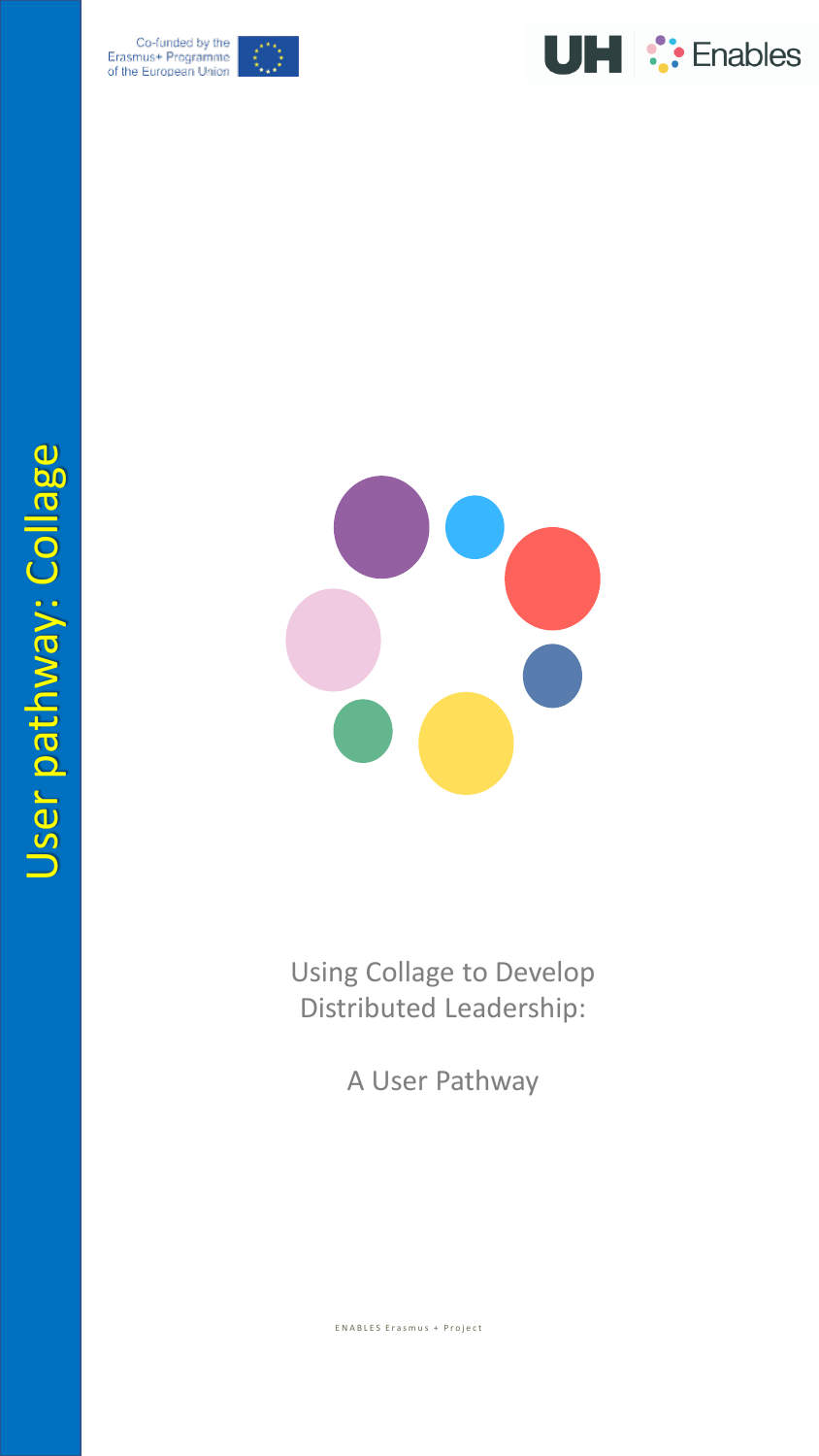



## User Pathway: Collage An Introduction

This is one in a series of User Pathways which have been created to help support you in your use of the ENABLES project website and resources. This User Pathway is designed to introduce you to the concept of distributed leadership and how collage can be used as a way of developing distributed leadership capacity.

The User Pathway is envisaged as a set of stepping stones. Along the pathway, you will be guided towards a series of helpful resources, which are available as documents to download and / or in audio -visual formats to watch and listen to.

You will have the chance to orientate yourself on the ENABLES website, before moving on to explore the resources on distributed leadership and the use of collage as an arts -based and embodied approach to leadership development. It's probably easiest to just keep this document open and use the hyperlinks to find your way around.

We suggest where to start, but the pathway is ultimately yours to navigate. We hope you enjoy your virtual journey on this User Pathway! Do check out other User Pathways in the series.

The ENABLES Team

E N A B L E S E ras mus + P r o j e c t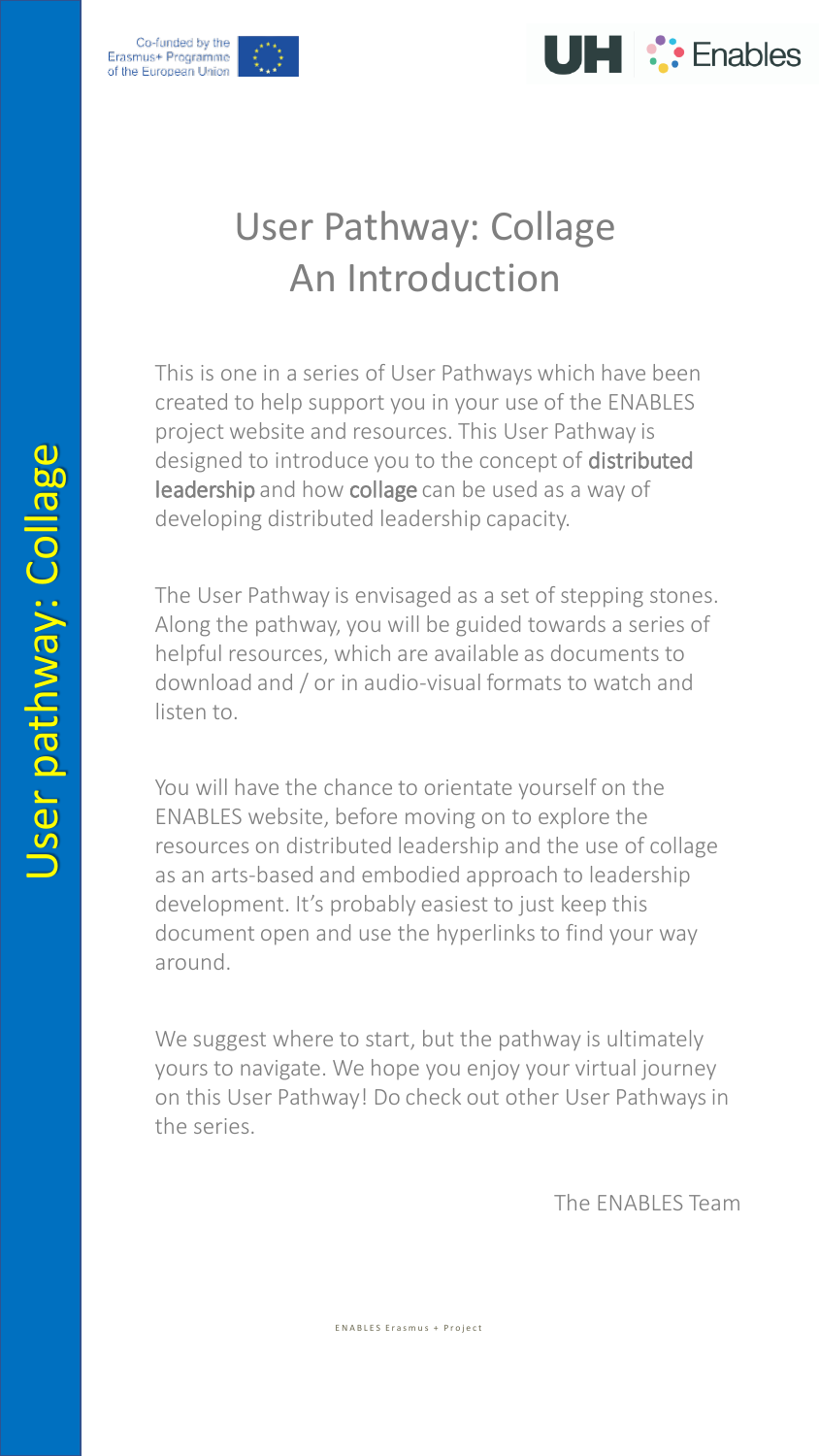

**START HERE! Locating the website** [ENABLES website](https://www.herts.ac.uk/study/schools-of-study/education/research/enables)

> **Navigating the website**  [website information](https://www.herts.ac.uk/__data/assets/pdf_file/0018/340425/1.A.1_Website-information-document.pdf)

**Introduction to distributed leadership (DL) – document** [Intro to Distributed](https://www.herts.ac.uk/__data/assets/pdf_file/0019/340426/1.B.1_Distributed-leadership-information-document.pdf)  Leadership (DL)

> **Introduction to distributed leadership (DL) – video [Intro to Distributed](https://www.youtube.com/watch?v=Oi44LBwHz80&t=5s)** Leadership (DL)

**Ways of thinking about DL – video** [Ways of thinking](https://www.youtube.com/watch?v=R9NJJgp7yT0)  about DL

> **Distributed leadership: suggested reading** [DL: suggested](https://www.herts.ac.uk/__data/assets/pdf_file/0004/340429/2.B.2_Distributed-leadership-suggested-reading.pdf) reading

**Leadership is distributed… -**

**video** Leadership is [distributed...](https://www.youtube.com/watch?v=J5F0MNrDSpY&t=7s)

## continued on next page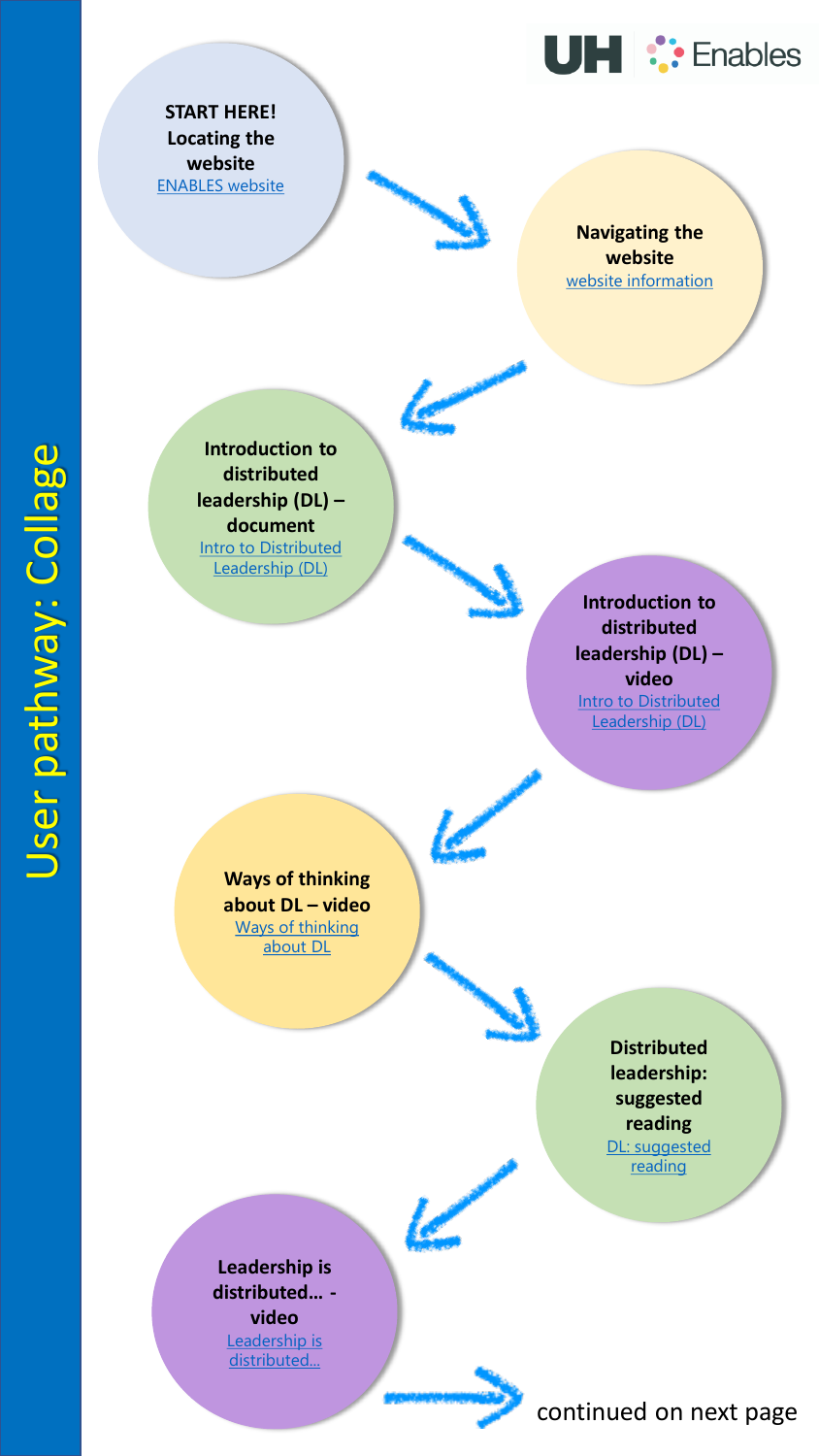**Introduction to arts-based & embodied methods (ABE)** [Intro to ABE](https://www.herts.ac.uk/__data/assets/pdf_file/0020/340427/1.C.1_Artsbased-embodied-information-document.pdf)



**Guide to using collage – audio**  [Guide to collage](https://youtu.be/h6dT1vCH8uk) activity

**Guide to using collage – document** [A guide to collage](https://www.herts.ac.uk/__data/assets/pdf_file/0015/340431/2.C.4_Collage-activity-written-guide.pdf)

> **Reflections on collage – video** [Reflections on](https://www.youtube.com/watch?v=V2gKHZN1cgg) collage

**UH :** Enables

**Experiences of collage – document** [Experiences of](https://www.herts.ac.uk/__data/assets/pdf_file/0016/340432/2.C.8_Collage-and-gesture_participant-experiences.pdf)  collage

**Check out other User Pathways on the ENABLES website?** [User Pathways](https://www.herts.ac.uk/study/schools-of-study/education/research/enables/resources)